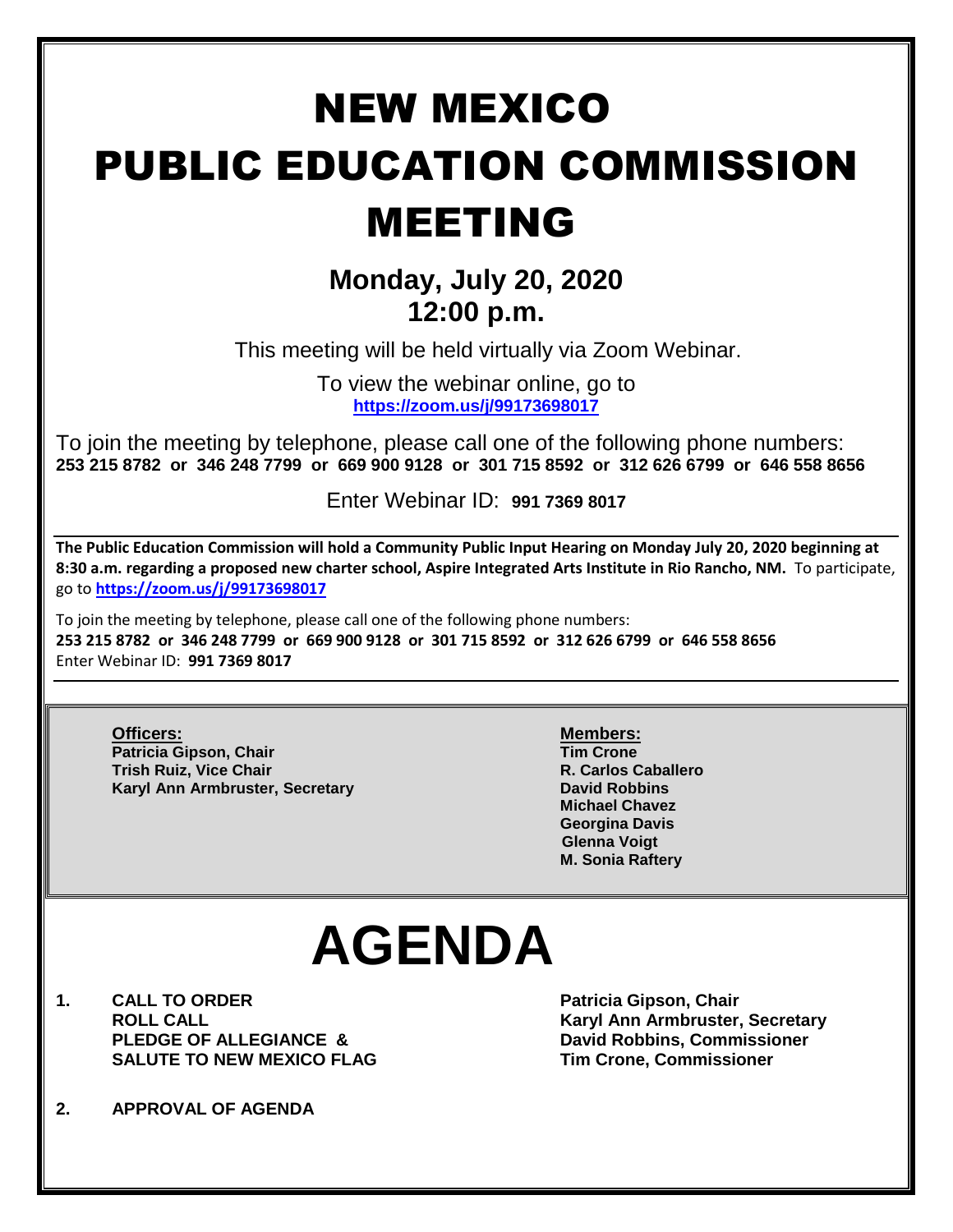#### **3. OPEN FORUM**

*Public comments and observations regarding education policy and governance issues, as well as the strategic plan for education, are heard at this time. (Time Limit will be at the discretion of the PEC Chair. Persons from the same group and having similar viewpoints are asked to select a spokesperson to speak on their behalf. Multiple and repetitious presentations of the same view will be discouraged and may be ruled out of order by the PEC Chair.)*

*Persons who wish to be heard during "Open Forum" are asked to join the meeting between 11:45 am and 12:00 pm to sign in via the Chat room. Simply type your name, who you represent, the topic and indicate that you would like to speak during Open Forum. If you are only able to join via telephone, please join the meeting no later than 11:45 am as phone participants will be asked to identify themselves if they wish to speak. The sign-up for Open Forum and the Chat room will be closed at 12:00 pm.*

#### **4. CONSENT AGENDA**

#### **A. Approval of PEC Minutes and Transcripts**

- 1. Approval of Summary Minutes for PEC Work Session on June 11, 2020
- 2. Approval of Transcript for June 12, 2020 PEC Virtual Meeting
- 3. Approval of Summary Minutes for June 12, 2020 PEC Virtual Meeting

#### **B. Request to Amend the Charter School Contract**

- **1.** Governing Board Membership Changes
	- **a)** Albuquerque Collegiate Charter School
	- **b)** Albuquerque Institute of Mathematics and Science (AIMS)@ UNM
	- **c)** Albuquerque School Of Excellence
	- d) Dził Ditł'ooí School of Empowerment Action and Perseverance (DEAP)
	- **e)** J Paul Taylor Charter School
	- **f)** Mission Achievement and Success Charter School
	- **g)** New Mexico Connections Academy
	- **h)** South Valley Preparatory School
	- **i)** Turquoise Trail Charter School
- **2.** Change of Head Administrator
	- **a)** Alma d'arte Charter School
	- **b)** J Paul Taylor Charter School
	- **c)** Six Directions Indigenous School
	- **d)** Southwest Aeronautics, Mathematics, and Science Academy (SAMS)
	- **e)** Southwest Preparatory Learning Center
- **3.** Change of Governing Board Bylaws
	- **a)** Albuquerque School of Excellence
	- **b)** Solare Collegiate Charter School
	- **c)** Turquoise Trails Charter School
- **4.** Change of School Location
	- **a)** New Mexico Connections Academy
- **5.** Change to Residential Program
	- **a)** New Mexico School for the Arts